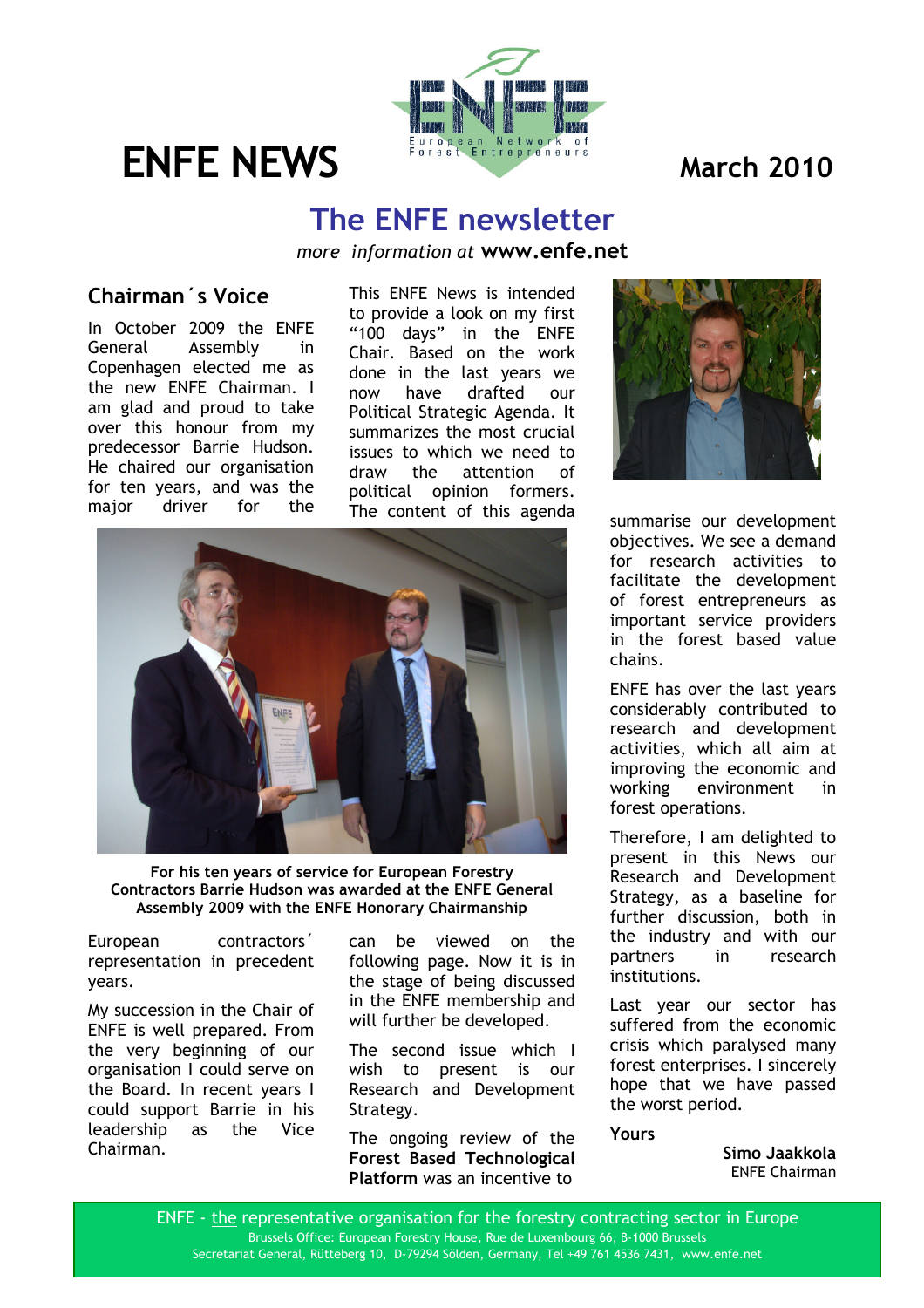## **ENFE CHAIRMAN´S STRATEGIC AGENDA**

**A competitive, economically successful and environmental friendly European Forestry needs viable and competent contractors.** 

ENFE's priorities are aimed at a European political framework and at support that helps facilitating the development of competent and viable forestry contractors by

- Fostering enterprise development and increase attractiveness of forestry work
- Encouraging certification and quality management
- Providing access to rural development funds
- Enabling fair competition

### **BACKGROUND**

Forestry contractors face a number of constraints particularly due to a asymmetric and therefore often difficult business relationship between large forest properties and wood industries and these small enterprises which again compete among each other Europe wide. This market structure results in permanent hard competition, low profit margins, and stagnation in business development. The small enterprise environment between forest and industry is a barrier to viable development of the forest value chain. Therefore, we call for political attention for the situation of forestry contractors and forestry workers. Political support of small enterprises in forest operations and supportive measures for forestry contractors would



considerably help to ensure that forestry work in Europe can be carried out competently and with a high quality to benefit sustainability of Europe's forests.

#### **PRIORITIES**

#### **Fostering enterprise development and increasing attractiveness of forestry work**

Political support is required to support the development of small enterprises in rural areas. This comprises of

- capacity building: more and better trained contractors and staff will be needed to cope with the increasing demand for timber from European forests (bio-fuel)
- competence development: training for workers, technical staff and contractors for the specific requirements in small enterprises. Training and education has to be focused particularly on the emerging political priority issues, i.e. biodiversity, carbon fixation, climate change, but also on the basic competences needed to manage a viable forestry enterprise
- technological development: investment in advanced technology will be needed to cope with the increased timber demand, to combat the lack of qualified workers in the future, and to improve the competitiveness of European forestry.

#### **Encouraging certification and quality management**

Public procurement policies and private contracts should include preconditions for

requiring certified contractors, or contractors who can prove that they work according acknowledged good practices. This is expected to be a accompanying measure to promote good practice among contractors, to combat illegal logging and to enable fair competition.

#### **Providing access to rural development funds**

Contractors in many parts of Europe do not have the resources to invest in the crucially needed technology (harvesters, forwarders) for mechanized harvesting operations of industrial round wood and energy wood. Financial measures aiming at stimulating rural development including employment in rural areas should be directed at better management of forests, at the application of up to date technology and business software, and should include provisions to support investment in human and technological development in small enterprises. This will contribute to making forestry work more safe, cost-effective and attractive. In global scale this will result in a higher competitiveness of European forestry.

### **Enabling fair competition**

Political attention should be drawn to the fact, that large clients of services (e.g. state forests) use their strong market position to beat down the prices for services. Furthermore small enterprises are under severe competition with public services, which impedes the market access and growth potential for small enterprises. A political and economic environment should be aspired which allows fair competition and thus profitability and viability of forestry contractors.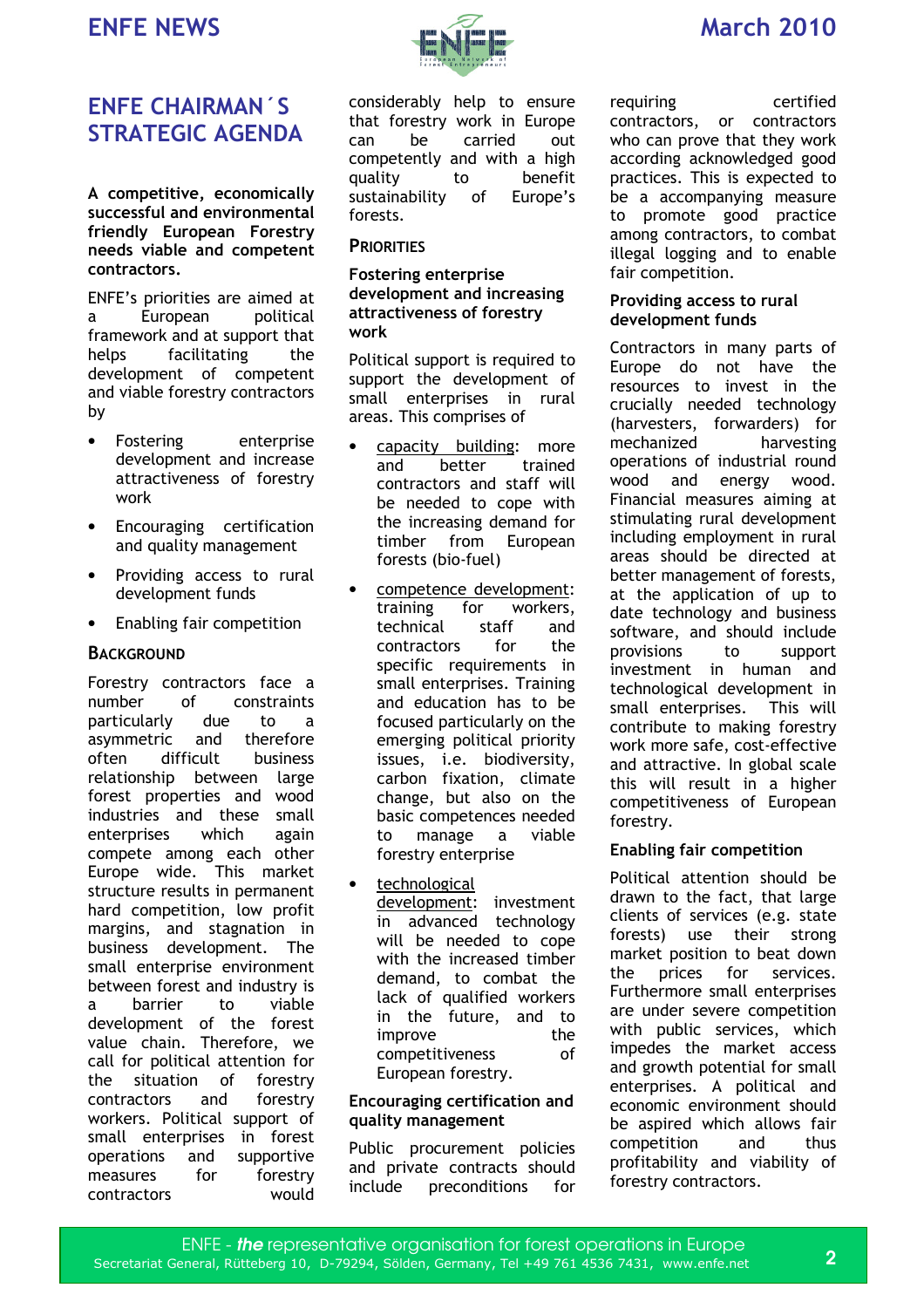## **ENFE´S CONTRACTOR DEVELOPMENT STRATEGY**

Enterprise development and competence development are among the foremost objectives of ENFE. They are crucially needed to prepare the forestry contracting sector for the future demands from forest management and forest based industries. Therefore ENFE follows a strategy of research and development which serves its membership with tools for continuous development.

Management competences form a basis of entrepreneurship and



successful businesses. Therefore ConCert has an outstanding importance in the development strategy.

A number of recent and actual projects under leadership or participation of, and contribute to the overall goal of viable forest enterprises ENFE established the networks to implement results.

#### **Training and Competence Development**

- ENQuaFor
- Innovawood EDU
- EFESC
- **ConCert**

### **Health and Safety**

- Ergowood
- COMFOR
- Safety and Forestry **Training**

#### **Quality Management and Certification**

- Good Practice in Forest Contracting
- $C e F C_0$
- **EFECT**

All these projects and initiatives are closely bound into our enterprise development strategy. They build upon each other and are assigned to form complementary elements in the European Forest Entrepreneurs Certificate EFECT which is under construction and shall become the European Standard for good performance of forestry contractors.

The research needs addressed here are based on the actual scientific and practical experience and



**Sustainable forestry needs competent and viable contractors**